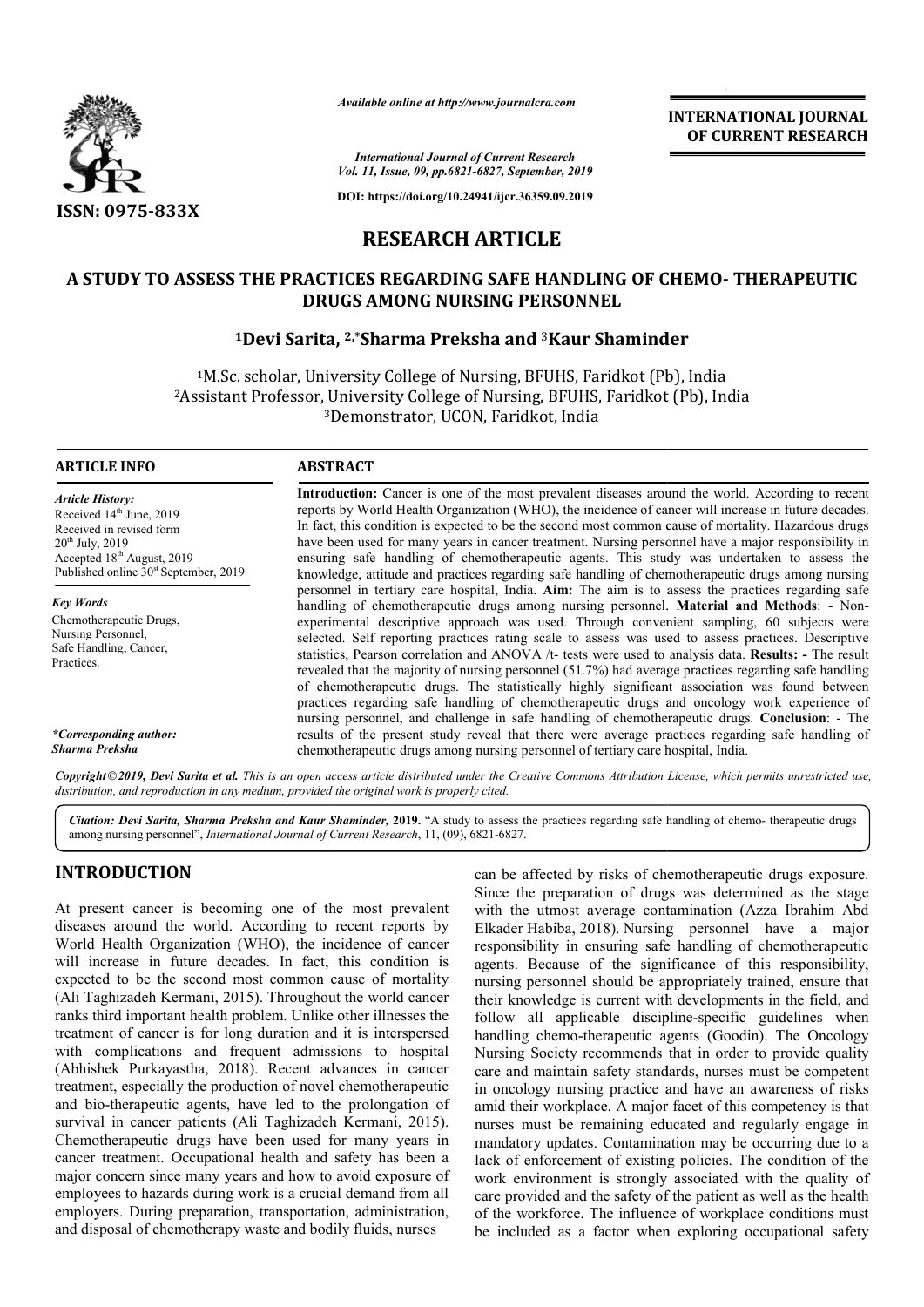issues. Other contributing factors to organizational system failures that may result in unsafe work environments include lack of awareness of one's surroundings; poor communication; and direct interruptions and distractions while preparing to administer chemotherapy (VerStrate, 2015). Chemotherapy exposure and workplace contamination can occur in a variety of forms and health outcomes differ based on the level of contact. Routes of exposure include drug inhalation; direct dermal contact with the drug; indirect contact via contaminated surfaces or bodily fluids; accidental injection via needle stick injury; ingestion of contaminated food or drink; or from handto-mouth actions. The most common method of exposure is by way of skin or mucous membrane contact which is why personal protective equipment is highly recommended. However, even nurses that wear recommended protection can be exposed to chemotherapy when unintentionally touching contaminated surfaces with their bare hands. These surfaces often include counters, floors, drug storage areas, waste containers and drug vials (Polovich Martha, 2010).

The main role of nurses in the field of oncology is chemotherapy preparation and administration which is sensitive area in oncology nursing where little negligence or mistake may lead to adverse health hazards for patients, staff and environment (Sarita Devi, 2019). The fatal incidences such as over dose of chemotherapy, wrong calculations of drugs, wrong route of transfusion which sometimes results in patient's death all are the result of lacking of knowledge and training of the staff (Najma Khan, 2012). Studies of exposed female healthcare workers have shown a variety of adverse pregnancy-related outcomes including infertility, miscarriage, and birth defects (Lawson, 2012 and Skov, 1992). In response, both professional organizations and government agencies have issued guidelines for the safe handling of hazardous drugs, including antineoplastic drugs. These national guidelines address specific procedures and equipment for safeguarding workers who handle these highly toxic substances (National Institute for Occupational Safety and Health, 2015 and Occupational Safety and Health Administration, 2015).

Although there has been an increased awareness and concern regarding the issue of safe handling of Chemotherapeutic drugs, many nurses may still not follow the guidelines and procedures in the hospital settings and may not use the recommended safety equipment (Vollono, 2002). The concern of potential exposure and subsequent effects in healthcare workers who handle chemotherapeutic or antineoplastic drugs is from many years (E Ziegler, 2002). Till date, the challenge of protecting workers' health is persisting and expanding, with an increasing number of publications demonstrating that contamination of chemotherapeutic drugs is still present on work surfaces after cleaning procedures are concluded (Abbasi, 2016). Friese and his colleagues suggest the overall rate of chemotherapy exposure decreases when oncology nurses report adequate staffing and resources (2011). These data substantiate the need for adequate staffing and resources. The study also recognizes the role of increased staff compliance and the acknowledgment of practice standards regarding the protection of oncology nurses (Friese, 2012). The influence of workplace conditions must be included as a factor when exploring occupational safety issues. Other contributing factors to organizational system failures that may result in unsafe work environments include lack of awareness of one"s surroundings; poor communication; and direct interruptions and distractions while preparing to administer

chemotherapy (Ashley, 2013). Several recent publications have documented the ongoing failure of employers to adopt, or consistently use, recommended safety practices for handling chemotherapeutic drugs (Connor, 2010). These guidelines recommend the application of hierarchy of control technologies to mitigate workplace hazards, which include engineering controls, administrative controls, work practice controls, and personal protective equipment (PPE) (Polovich, 2011). All healthcare workers who work with antineoplastic drugs (ANDs) have been advised to adhere to these safety guidelines (Al-Azzam, 2015). The 2011 NIOSH Health and Safety Practices Survey of Healthcare Workers provided an opportunity to examine how pertinent organizational safety practices and safety climate perceptions influence the use of both PPE and engineering controls to reduce exposure risks among nurses who administer chemotherapeutic drugs (Steege, 2014). In our hospital especially nurses are exposed while preparing and administrating the chemotherapeutic drugs. For that reason nurses' information about the possible health hazards and the protection measures used while preparing and administering these drugs is gaining more and more importance. The aims of this study was to assess the practices regarding safe handling of chemotherapeutic drugs among nursing personnel exposed to chemotherapeutic drugs.

# **MATERIAL AND METHODS**

A quantitative research approach and non experimental descriptive cross sectional design was used for the study. The present study was conducted at department of radiation oncology of tertiary care hospital of India. Total sample size was 60 nursing personnel (nursing personnel are staff nurses and intern nursing students), who were working in the radiation oncology department and were exposed to chemotherapeutic drugs while providing care to patient. Total three tools were used for the study. Tool 1 was sociodemographic profile sheet consisted of 11 items to measure demographic data of the subjects was used. These variables were age, gender, marital status, type of family, total income of family (in rupees per month), place of residence, education, working / training experience in nursing, working experience in oncology ward, formal training and challenge in safe handling of chemotherapeutic drugs. Tool 2 was Self structured three point rating scale to assess self reported practices regarding safe handling of chemotherapeutic drugs. In this tool total item were 54 under five categories. First category consisted 16 items regarding preparation of chemotherapeutic drugs. Second category consisted 19 items regarding administration of chemotherapeutic drugs. It included Intravenous, Intramuscular, Subcutaneous and oral drug administration. Third category consisted 8 items regarding management of side effects during administration of chemotherapeutic drugs. Fourth category consisted 6 items regarding post administration and disposal of waste. Fifth category consisted 5 items to assess practices regarding chemotherapy drugs post exposure care. The reliability of three point rating scale to assess self reported practices was checked by test re-test method and acceptable at r value 0.95.

#### **Ethical Considerations**

Ethical approval was taken from Institutional Ethical Committee. A written informed consent was taken from each participant.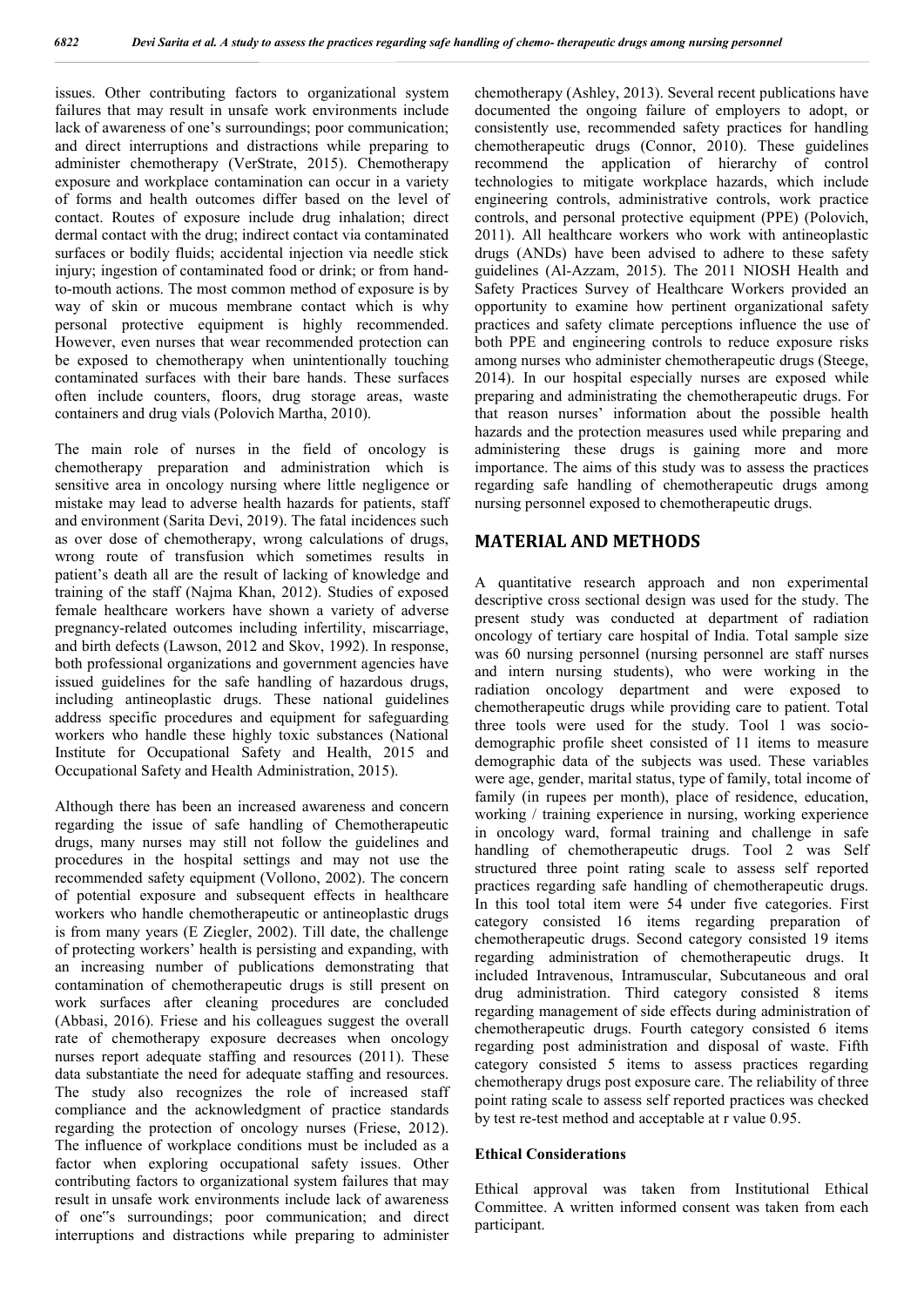# **Statistical Methods**

The data was analyzed by using the descriptive and inferential statistics, karl pearson correlation and ANOVA/t-test.

# **RESULTS**

Table 1 depicts socio-demographic characteristic of study participants and near to all (96.7%) nursing personnel were female. About less than third fourth (73.3%) of them were single, and three fourth (75%) belonged to nuclear family. More than one third of nursing personnel (35%) were from rural area and more than half (65%) from monthly family income group of 10,000-30,000/- Rs. Half (50%) of nursing personnel had Post Basic Nursing education and more than half (51.7%) had > 3-5 year working/training experience in nursing.

handling of chemotherapeutic drugs was 77.00. An obtained minimum practice score was 50 and obtained maximum practice score was 96. More than half of nursing personnel (51.7%) had average practices regarding safe handling of chemotherapeutic drugs. Table 3 depicted the mean score of practices of category I (during drug preparation) was 20.75. The mean score of practices of category II (during drug administration) was 25.98. The mean score of practices of category III (during side effects management) was 12.80. The mean score of practices of category IV (during post administration and disposal of waste) was 8.78. The mean score of practices of category V (during chemotherapy drug post exposure care) was 8.83. Table 4 depicted frequency and mean score of practices during drug preparation. The mean score of practices during drug preparation was  $20.75 \pm 6.06$ . Table 6 depicted frequency distribution and mean score of practices during side effects management was 12.8±02.34.

|  |  | Table 1. Sample characteristics of the sample N=60 |  |  |  |
|--|--|----------------------------------------------------|--|--|--|
|--|--|----------------------------------------------------|--|--|--|

| Socio demographic characteristics                          |                                              | Frequency (n) & Percentage $(\% )$ |
|------------------------------------------------------------|----------------------------------------------|------------------------------------|
| Age (in years)                                             |                                              | $25.65 \pm 5.34$                   |
| Gender                                                     | Female                                       | 58 (96.7%)                         |
|                                                            | Male                                         | $2(3.3\%)$                         |
| Marital status                                             | Single                                       | 44 (73.3%)                         |
|                                                            | Married                                      | 16(26.7%)                          |
| Family type                                                | Nuclear                                      | 45 (75%)                           |
|                                                            | Joint                                        | 15(25%)                            |
| Residence place                                            | Urban                                        | 29 (48.3%)                         |
|                                                            | Rural                                        | 31(51.7%)                          |
| Family income                                              | 10,000-30,000 Rs                             | 39 (65%)                           |
|                                                            | $>50,000$ Rs                                 | 21 (35%)                           |
| Education                                                  | Graduate nursing                             | 48 (80%)                           |
|                                                            | Diploma nursing                              | $12(20\%)$                         |
|                                                            | Professional characteristics                 |                                    |
| Groups of nursing personnel                                | Staff nurse                                  | $20(33.3\%)$                       |
|                                                            | Student trainee                              | 40 $(66.7\%)$                      |
|                                                            | $\leq 1$ year                                | $4(6.6\%)$                         |
| Work experience in nursing                                 | $>1$ to 3 years                              | $13(21.6\%)$                       |
|                                                            | $>3$ to 5 years                              | $31(51.6\%)$                       |
|                                                            | $> 5$ years                                  | 12(20%)                            |
|                                                            | Staff Nurse oncology work experience         |                                    |
| Oncology experience                                        | $\leq 1$ year                                | $4(6.6\%)$                         |
|                                                            | $>1$ to 3 years                              | 9(15%)                             |
|                                                            | $>3$ to 5 years                              | $2(3.33\%)$                        |
|                                                            | $> 5$ years                                  | $5(8.33\%)$                        |
|                                                            | Student Trainee oncology training experience |                                    |
|                                                            | $< 1$ week                                   | $5(8.33\%)$                        |
|                                                            | $>1$ to 3 weeks                              | $14(23.3\%)$                       |
|                                                            | $>3$ to 5 weeks                              | $17(28.3\%)$                       |
|                                                            | $> 5$ weeks                                  | $4(6.66\%)$                        |
| Formal training in safe handling of chemotherapeutic drugs | N <sub>0</sub>                               | 54 (90%)                           |
|                                                            | If yes, Workshop                             | $4(6.7\%)$                         |
|                                                            | In service education                         | $1(1.7\%)$                         |
|                                                            | Induction classes                            | $1(1.7\%)$                         |
| Challenge in safe handling of chemotherapeutic drugs       | Lack of management support                   | 20 (33.3%)                         |
|                                                            | High workload                                | $17(28.3\%)$                       |
|                                                            | Non Availability of PPE                      | $17(28.3\%)$                       |
|                                                            | Lack of provision of knowledge               | $(10\%)$<br>$\bullet$              |

Professional characteristics of the study participants are shown in the table 1. Here it is found that more than half of study participants (66.7%) were student trainee, from that eighty percent nursing personnel graduated Nurse and more than half (51.6%) had >3-5 year working/training experience in nursing. Majority of nursing personnel (90%) did not receive any formal training regarding safe handling of chemotherapeutic drugs. One third of nursing personnel (33.3%) reported lack of management support as a barrier to safe handling of chemotherapeutic drugs. Table 2 depicted practices regarding safe handling of chemotherapeutic drugs revealed that the total mean score of practices of nursing personnel regarding safe

Table 7 depicted frequency distribution and mean score of practices during post administration and disposal of waste was 8.78±2.98, and during chemotherapy drugs post exposure care was 8.83±1.35. Table 8 depicted association of practices with selected socio-demographic variables revealed statistically highly significant association of practices with oncology work experience of nursing personnel and challenge in safe handling of chemotherapeutic drugs.

# **DISCUSSION**

Chemotherapy preparation, administration, management of side effects, and post exposure care are key skills in oncology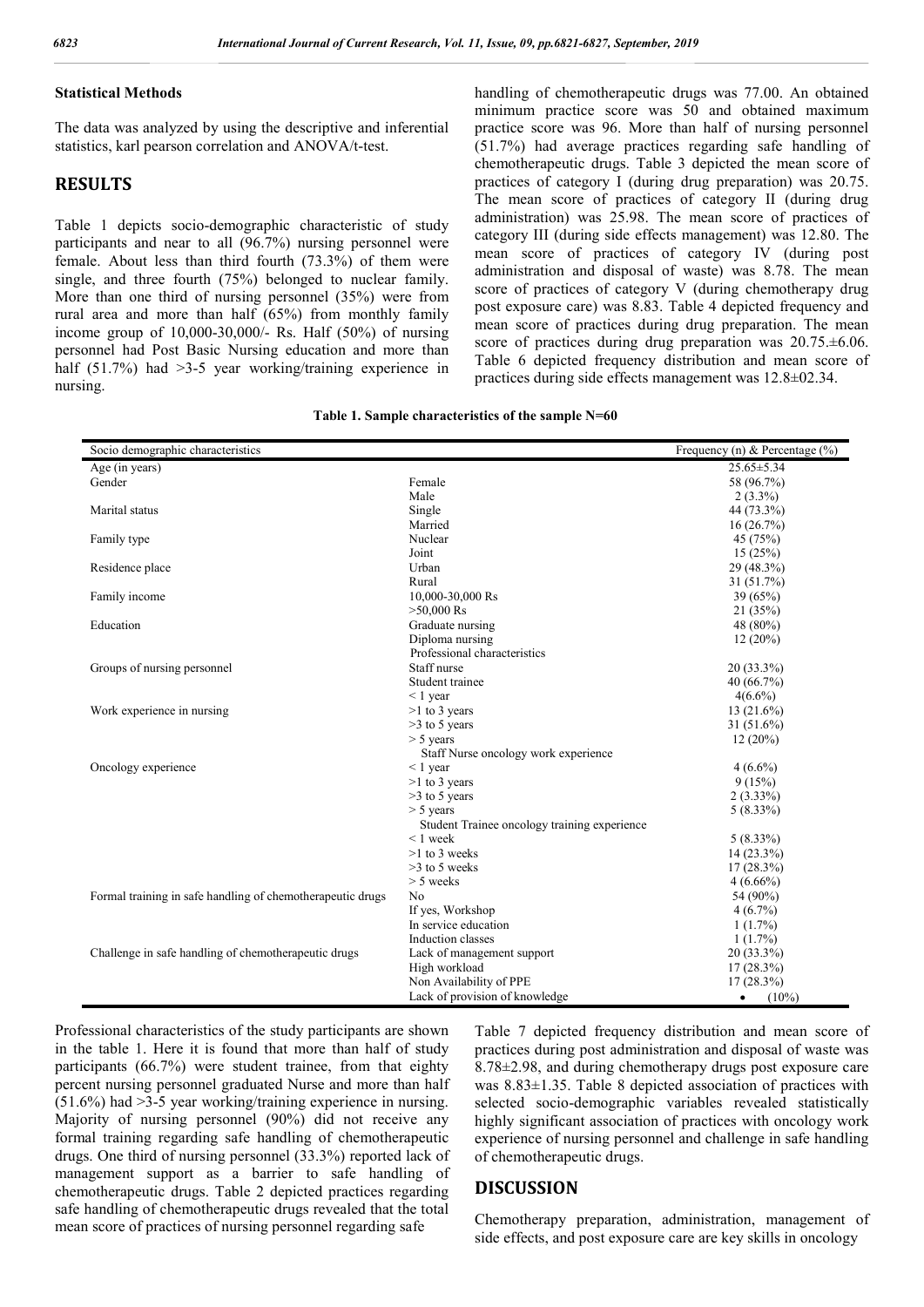#### **Table 2. Mean and standard deviation of practices score of nursing personnel, Frequency and percentage distribution of nursing personnel according to practices score N=60**

| Practices score | Practices category                | $Mean \pm SD$     | Frequency | Percentage $(\% )$ |
|-----------------|-----------------------------------|-------------------|-----------|--------------------|
|                 | Poor practices $(\leq 50\%)$      |                   |           | 5.0                |
|                 | Average practices $(51\% - 74\%)$ | $77.00 \pm 11.99$ |           | 51.7               |
|                 | Good practices $(75% - 90%)$      |                   | 26        | 43.3               |
|                 | Excellent practices $(>90\%)$     |                   |           |                    |

#### **Table 3. Mean and SD of categories of practices score of nursing personnel N=60**

| Practices categories  | Practices Area                                 | Possible score range | Obtained score range | $Mean(score) \pm SD$ |
|-----------------------|------------------------------------------------|----------------------|----------------------|----------------------|
| $Category - I$        | During drug preparation                        | $0 - 32$             | $8 - 30$             | $20.75 \pm 6.06$     |
| Total questions = 16  |                                                |                      |                      |                      |
| $Category - II$       | During drug administration                     | $0 - 38$             | 17-34                | $25.98 \pm 4.95$     |
| Total questions=19    |                                                |                      |                      |                      |
| $Category - III$      | During side effects management                 | $0-16$               | $7-16$               | $12.80 \pm 2.34$     |
| Total questions=8     |                                                |                      |                      |                      |
| $Category - IV$       | During post administration & disposal of waste | $0 - 12$             | $2 - 12$             | $8.78 \pm 2.98$      |
| Total questions = $6$ |                                                |                      |                      |                      |
| $Category - V$        | During chemotherapy drugs post exposure care   | $0 - 10$             | $5-10$               | $8.83 \pm 1.35$      |
| Total questions= 5    |                                                |                      |                      |                      |

#### **Table 4. Frequency distribution and mean score of practices during drug preparation N=60**

|      |                                                                  | Always       | Sometimes          | Never $(score=0)$ |               |                                        |
|------|------------------------------------------------------------------|--------------|--------------------|-------------------|---------------|----------------------------------------|
|      | Practices during chemotherapy drug preparation                   | $(score=2)$  | $(\text{score}=1)$ | Due to non        | Even after    | $Mean \pm SD$                          |
|      |                                                                  |              |                    | availability      | availability  |                                        |
| 1.1  | Gather equipment required for drug administration.               | 50 (83.3%)   | $7(11.6\%)$        | $\Omega$          | 3(5%)         | $1.78 \pm 0.54$                        |
| 1.2  | Select appropriate gloves for chemotherapeutic drug preparation  | 45 (75%)     | $14(23.3\%)$       |                   | $1(1.6\%)$    | $1.78 \pm 0.48$                        |
| 1.3  | Select appropriate gown for chemotherapeutic drug preparation.   | 25(41.7%)    | 11 $(18.4\%)$      |                   | $24(40\%)$    | $1.27 \pm 0.91$                        |
| 1.4  | Identify situations when face shield/eye protection is required. | $19(31.6\%)$ | $23(38.3\%)$       |                   | $18(30\%)$    | $1.24 \pm 0.79$                        |
| 1.5  | Locate spill kit and mask.                                       | $24(40\%)$   | 22(36.7%)          | $\Omega$          | $14(23.3\%)$  | $1.39 \pm 0.65$                        |
| 1.6  | Obtain chemotherapeutic waste container.                         | $36(60\%)$   | $17(28.3\%)$       | $\Omega$          | 7(11.7%)      | $1.63 \pm 0.60$                        |
| 1.7  | Receive drug(s) from pharmacy in sealed container.               | 45 (75%)     | 9(15%)             | $\theta$          | $6(10\%)$     | $1.84 \pm 0.36$                        |
| 1.8  | During preparation gloves changed after each administration, OR  | $31(51.7\%)$ | $22(36.6\%)$       |                   | 7(11.7%)      | $1.54 \pm 0.56$                        |
|      | if contamination or puncture occurs, OR every 60 minutes.        |              |                    |                   |               |                                        |
| 1.9  | Wear mask throughout the process of chemotherapy drug            | 29 (48.3%)   | 21(35%)            | $\theta$          | $10(16.7\%)$  | $1.45 \pm 0.71$                        |
|      | preparation                                                      |              |                    |                   |               |                                        |
| 1.10 | Separate the other drugs                                         | 33(55%)      | 22(36.7%)          | $\theta$          | $5(8.3\%)$    | $1.57 \pm 0.66$                        |
|      | with chemotherapeutic drugs                                      |              |                    |                   |               |                                        |
| 1.11 | Wipe off the vials and                                           | 9(15%)       | 30 $(50\%)$        | $\mathbf{0}$      | 21(35%)       | $1.0 \pm 0.70$                         |
|      | ampoules with alcohol swab after removing outer covering         |              |                    |                   |               |                                        |
| 1.12 | Use biosafety cabine for                                         |              |                    | $60(100\%)$       |               |                                        |
|      | preparation of chemotherapeutic drugs                            | 0            | $\theta$           |                   | $\Omega$      | $\Omega$                               |
| 1.13 | Label drugs after Preparation                                    | 53 (83.3%)   | 4 $(6.7\%)$        | $\Omega$          | 3(5%)         | $1.90 \pm 0.38$                        |
| 1.14 | Separate other waste from chemotherapeutic waste                 | 35 (58.3%)   | $14(23.3\%)$       | $\Omega$          | 11 $(18.4\%)$ | $1.60 \pm 0.74$                        |
|      |                                                                  |              |                    |                   |               |                                        |
| 1.15 | During any spillage use spill kit                                | 21(35%)      | $18(30\%)$         | $\Omega$          | 21(35%)       | $1.27 \pm 0.83$                        |
| 1.16 | Clean the spillage area with sodium hypochlorite                 | 33 (55%)     | 16(26.7%)          |                   | $11(18.3\%)$  | $2 \pm 0.70$                           |
|      |                                                                  |              |                    |                   |               | Total mean score $SD = 20.75 \pm 6.06$ |

practice. Fifty four actions were observed while the nurses prepared, mixed, and administered chemotherapy in their work surroundings. The overall findings of the study indicated that in majority of skill items nurses have poor performances in all stages including preparation, during administration and post administration of chemotherapy. However, during the self reporting practices, the nursing personnel reported that they were not following the international standards for chemotherapy preparation and administration. The available guidelines had many gaps as per international standards and were not being properly practiced at the clinical setting. In the present study more than ninety i.e. (96.7%) were female nursing personnel. Similar findings are also been reported in study by Chan Huan Keat *et al*(2013) where 93.6% participants were female. In the present study majority of nursing personnel (90%) did not receive any formal training regarding safe handling of chemotherapeutic drugs. Similar findings were revealed by Abbasi, *et al*(2019) and it revealed that almost all of the nurses (91.7%) stated that before working in an oncology unit, they did not receive any education about methods of protection.

Concerning the level of education, majority (80%) of the nurses in this study had graduated in nursing. This was in agreement with other studies done by Marwa G. et al(2018).<sup>23</sup> Verity R *et al*. (2008) conducted a descriptive study to explore the work of nurses who administer chemotherapy the findings highlighted the value of formal educational preparation in chemotherapy prior to undertaking the aspect of nursing. With regard, the barriers of safe handling chemotherapy about three quarter of nurses perceived main barrier of PPE is not always available Dler Hamad Esmail (2016). This finding is contrary to present study findings that revealed only 28.3% nursing personnel reported non availability of PPE. The present study revealed that more than half of nursing personnel i.e. (51.7%) had average level of practices regarding safe handling of chemotherapeutic drugs. Similar findings were founded in study by Dler Hamad Esmail (2016) illustrated that more than half i.e. (59.3%) had average practices of safe handling chemotherapy. Controversial findings were founded in similar study by Darshan Kumari (2018) and it illustrated that 74% nurses had excellent practices while administering chemotherapy drugs. In the present study seventy five percent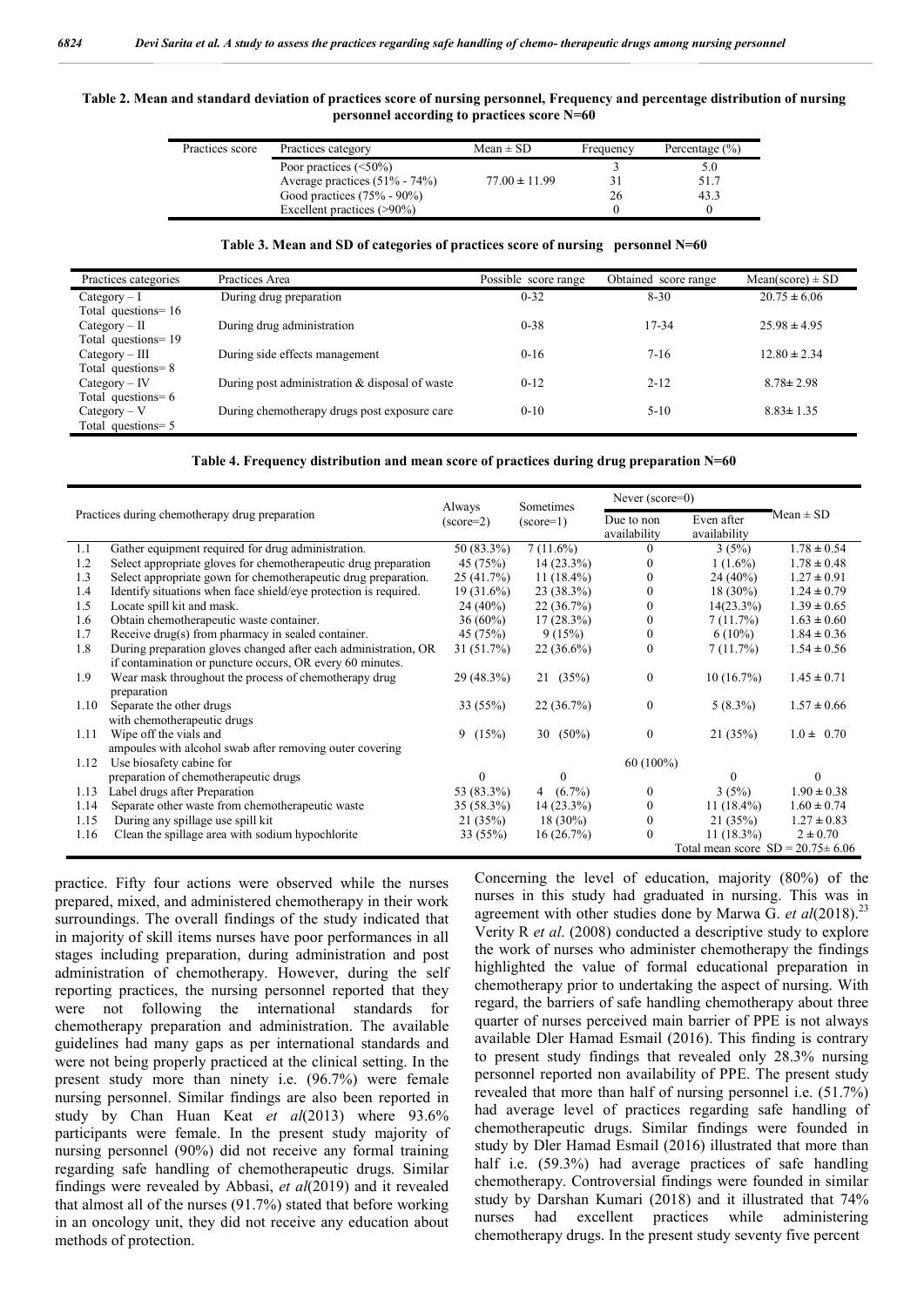### **Table 5. Frequency distribution & mean score of practices during drug administration N=60**

|      |                                                                             | Always       | Sometimes          | Never (score=0)  |                                              |                 |
|------|-----------------------------------------------------------------------------|--------------|--------------------|------------------|----------------------------------------------|-----------------|
|      | Practices during drug administration                                        | $(score=2)$  | $(\text{score}=1)$ | Due to non       | Even after                                   | Mean $\pm$ SD   |
|      |                                                                             |              |                    | availability     | availability                                 |                 |
|      | For IV infusion                                                             |              |                    |                  |                                              |                 |
| 1.   | Wash hands and wear gown and gloves before opening drug delivery bag.       | 28 (46.6%)   | 27(45%)            | $\boldsymbol{0}$ | $5(8.3\%)$                                   | $1.57 \pm 0.50$ |
| 2.   | Visually inspect the contents of the delivery bag.                          | $37(61.6\%)$ | 16(26.7%)          | $\boldsymbol{0}$ | 7(11.7%)                                     | $1.60 \pm 0.65$ |
| 3.   | Don face shield, as indicated.                                              | $13(21.6\%)$ | $24(40\%)$         | $\mathbf{0}$     | $26(43.3\%)$                                 | $0.84 \pm 0.79$ |
| 4.   | Select IV equipment with locking connections                                | 33(55%)      | $14(23.3\%)$       | $\boldsymbol{0}$ | 13(21.7%)                                    | $1.63 \pm 0.74$ |
| 5.   | Place plastic-backed absorbent pad to protect patient from droplets.        | $14(23.3\%)$ | 13(21.7%)          | $\mathbf{0}$     | 33(55%)                                      | $0.57 \pm 0.79$ |
| 6.   | Remove cap from IV tubing and connect to patient delivery site.             | $60(100\%)$  | $0(0\%)$           | $\Omega$         | $0(0\%)$                                     | $2\pm 0$        |
| 7.   | Tighten locking connections.                                                | 43 (71.7%)   | 9(15%)             | $\boldsymbol{0}$ | $8(13.3\%)$                                  | $1.84 \pm 0.50$ |
| 8.   | Cover the tubing $&$ bottle of photosensitive drugs                         | 37(61.7%)    | $14(23.3\%)$       | $\mathbf{0}$     | 9(15%)                                       | $1.54 \pm 0.75$ |
| 9.   | When complete, dis-continue IV bag/bottle/ tubing intact and re-cap patient | 50 (83.3%)   | $4(6.7\%)$         | $\mathbf{0}$     | $6(10\%)$                                    | $1.81 \pm 0.52$ |
|      | delivery site.                                                              |              |                    |                  |                                              |                 |
|      | 10. Use yellow chemo-                                                       | $30(50\%)$   | 15(25%)            | $\mathbf{0}$     | 15(25%)                                      | $1.36 \pm 0.85$ |
|      | therapeutic container to discard disposable                                 |              |                    |                  |                                              |                 |
|      | gloves and gown                                                             |              |                    |                  |                                              |                 |
|      | For IV push medication                                                      |              |                    |                  |                                              |                 |
|      | 2.11 rap gauze around<br>connection to catch drug droplets.                 | $26(43.3\%)$ | 22(36.7%)          | $\mathbf{0}$     | $12(20\%)$                                   | $1.27 \pm 0.83$ |
| 2.12 | Tighten locking connection                                                  | 47 (78.3%)   | 9(15%)             | $\boldsymbol{0}$ | 4(6.7%)                                      | $1.84 \pm 0.44$ |
| 2.13 | When complete, remove syringe from needleless connection.                   | $60(100\%)$  | $\Omega$           | $\mathbf{0}$     | 0                                            | $1.72 \pm 0.57$ |
| 2.14 | Discard syringe and waste in a puncture-proof/leak proof container          | $48(80\%)$   | $11(18.3\%)$       | $\mathbf{0}$     | $1(1.7\%)$                                   | $1.84 \pm 0.36$ |
|      | For IM/SC injections:                                                       |              |                    |                  |                                              |                 |
| 2.15 | Tighten locking connection.                                                 | 49 (81.7%)   | 7(11.7%)           | $\mathbf{0}$     | $4(6.6\%)$                                   | $1.93 \pm 0.24$ |
| 2.16 | When complete, do not re-cap needle.                                        | $32(53.3\%)$ | 15(25%)            | $\boldsymbol{0}$ | 13(21.7%)                                    | $1.33 \pm 0.85$ |
| 2.17 | Discard syringe-needle unit in puncture-proof/leak proof container.         | 47 (78.3%)   | $10(16.7\%)$       | $\theta$         | 3(5%)                                        | $1.87 \pm 0.33$ |
|      | For oral drugs:                                                             |              |                    |                  |                                              |                 |
| 2.18 | Wear gloves.                                                                | $30(50\%)$   | 22(36.7%)          | $\mathbf{0}$     | $8(13.3\%)$                                  | $1.45 \pm 0.66$ |
| 2.19 | Open unit dose package and place into medicine cup (avoid touching          | $0(0\%)$     | $0(0\%)$           | $60(100\%)$      | 0                                            | 0               |
|      | drug or inside of package).                                                 |              |                    |                  |                                              |                 |
|      |                                                                             |              |                    |                  | Total mean score $\pm$ SD = 25.98 $\pm$ 4.95 |                 |

## **Table 6. Frequency distribution and mean score of practices during Side effects management N=60**

| Practices during Side effects management                                                                    | Always      | Sometimes     | Never $(score=0)$          |                                              | Mean $\pm$ SD   |
|-------------------------------------------------------------------------------------------------------------|-------------|---------------|----------------------------|----------------------------------------------|-----------------|
|                                                                                                             | $(score=2)$ | $(score=1)$   | Due to non<br>availability | Even after<br>availability                   |                 |
| 3.1 Educate patient regarding possible side effects of chemotherapy before<br>starting initial infusion.    | 43 (71.7%)  | 17<br>(28.3%) |                            |                                              | $1.81 \pm 0.39$ |
| 3.2 Check the patient's vitals before starting chemotherapy infusion.                                       | 42 (70%)    | $14(23.3\%)$  | $\mathbf{0}$               | $4(6.7\%)$                                   | $1.63 \pm 0.65$ |
| 3.3 Perform hypersensitivity test before starting new hemotherapeutic agent.                                | $\theta$    | $\theta$      | $\theta$                   | $60(100\%)$                                  | $\Omega$        |
| 3.4 Observe the patient for first 15 minutes of starting the chemotherapy<br>infusion.                      | 47 (78.3%)  | $11(18.3\%)$  | $\mathbf{0}$               | $2(3.4\%)$                                   | $1.87 \pm 0.33$ |
| 3.50n extravasation stop $\&$ disconnect infusion.                                                          | 50 (83.3%)  | $10(16.6\%)$  | $\Omega$                   |                                              | $1.87 \pm 0.33$ |
| 3.6 Elevate the limb (extravasated),                                                                        | 29 (48.3%)  | 25(41.7%)     | $\boldsymbol{0}$           | $6(10\%)$                                    | $1.33 \pm 0.73$ |
| 3.7 Report the physician if there is any flu like symptoms occurs during<br>infusion of chemotherapy drugs. | 48 (80%)    | 12 (20%)      | $\mathbf{0}$               |                                              | $1.84 \pm 0.36$ |
| 3.8 Educate the patient to do not break, crush, or chew the oral<br>chemotherapy tablets.                   | $36(60\%)$  | $18(30\%)$    | $\mathbf{0}$               | $6(10\%)$                                    | $1.60 \pm 0.60$ |
|                                                                                                             |             |               |                            | Total mean score $\pm$ SD = 12.80 $\pm$ 2.34 |                 |

#### **Table 7. Frequency distribution and mean score of practices during post administration & disposal of waste, Chemotherapy drugs post exposure care N=60**

| Practices during post adminis-tration, disposal of waste & chemo-      | Always       | Sometimes          |                            | Never $(score=0)$          | $Mean \pm SD$   |
|------------------------------------------------------------------------|--------------|--------------------|----------------------------|----------------------------|-----------------|
| therapy drugs post exposure care                                       | $(score=2)$  | $(\text{score}=1)$ | Due to non<br>availability | Even after<br>availability |                 |
| 1. Don gown, gloves, and face shield, during disposal of               | $31(51.6\%)$ | $17(28.4\%)$       | 0                          | 12(20%)                    | $1.33 \pm 0.73$ |
| chemotherapeutic waste.                                                |              |                    |                            |                            |                 |
| 2. Seal contact material in plastic bag for transport to               | 34 (56.7%)   | $11(18.3\%)$       | $\boldsymbol{0}$           | 15(25%)                    | $1.45 \pm 0.83$ |
| chemotherapeutic waste container.                                      |              |                    |                            |                            |                 |
| 3. Place sealed plastic bag in chemo-therapeutic waste container.      | 33 (55%)     | 15(25%)            | 0                          | $12(20\%)$                 | $1.39 \pm 0.82$ |
| 4. Remove PPE properly, seal it in a plastic bag, and dispose of it in | $32(53.3\%)$ | $14(23.3\%)$       | $\boldsymbol{0}$           | $14(23.4\%)$               | $1.45 \pm 0.79$ |
| the chemotherapeutic waste container.                                  |              |                    |                            |                            |                 |
| 5. Close lid on waste container.                                       | 43 (71.7%)   | 9(15%)             | $\mathbf{0}$               | $8(13.3\%)$                | $1.72 \pm 0.57$ |
| 6. Wash hands thoroughly after removal and disposal of PPE.            | 56 (93.3%)   | 3(5%)              | 0                          | $1(1.7\%)$                 | $1.9 \pm 0.33$  |
| Total mean score $\pm$ SD = 8.78 $\pm$ 2.98                            |              |                    |                            |                            |                 |
| 5. Chemotherapy drugs post exposure care:                              |              |                    |                            |                            |                 |
| 5.1 Immediately wash hands with soap and water on contact with         | 54 (90%)     | $6(10\%)$          | $\theta$                   | $\theta$                   | $1.9 \pm 0.30$  |
| chemotherapeutic drugs spillage.                                       |              |                    |                            |                            |                 |
| 5.2 Immediately flush the eyes for 15 minutes using tap water if       | 56 (93.3%)   | $1(1.7\%)$         | $\theta$                   | 3(5%)                      | $1.91 \pm 0.46$ |
| drug enter the eyes                                                    |              |                    |                            |                            |                 |
| 5.3 Immediately clean the cuts and scrapes with soap and water on      | 53 (88.3%)   | $5(8.3\%)$         | $\mathbf{0}$               | $2(3.4\%)$                 | $1.85 \pm 0.44$ |
| contact with chemotherapeutic drugs spillage.                          |              |                    |                            |                            |                 |
| 5.4 Immediately change the Chemo-therapeutic drugs spillage            | 33 (55%)     | 21(35%)            | $\theta$                   | $6(10\%)$                  | $1.45 \pm 0.67$ |
| soiled linen                                                           |              |                    |                            |                            |                 |
| 5.5 Immediately report the incident to physician.                      | 47(78.3%)    | $11(18.3\%)$       | $\theta$                   | $2(3.4\%)$                 | $1.75 \pm 0.50$ |
| Total mean score $\pm$ SD = 8.83 $\pm$ 1.35                            |              |                    |                            |                            |                 |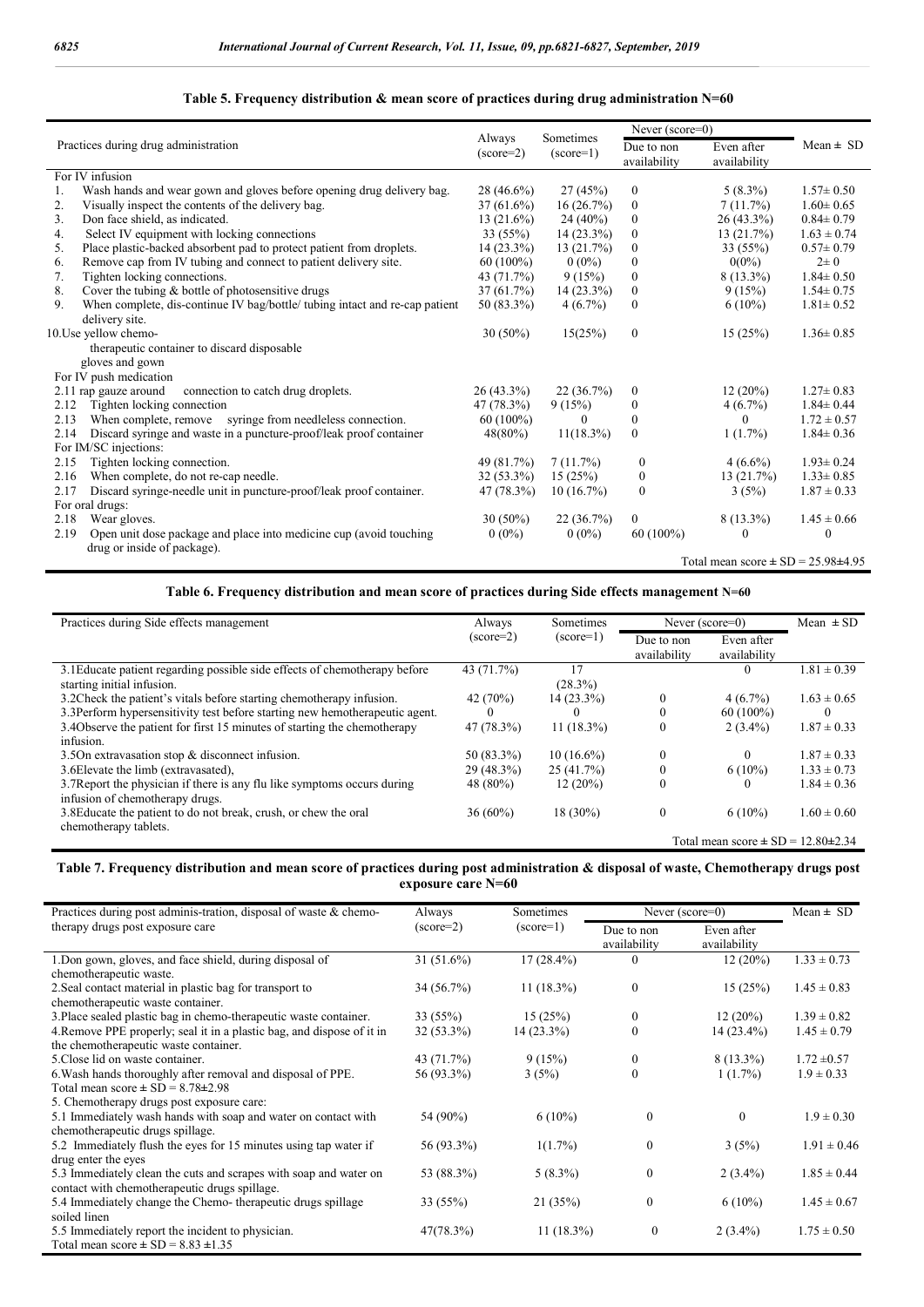| Socio Demographic characteristics               |                                | $Mean \pm SD$     | Df             | $F/t/r$ value | P value            |
|-------------------------------------------------|--------------------------------|-------------------|----------------|---------------|--------------------|
| Age                                             |                                | $77.00 \pm 11.99$ |                | $r=0.27$      | 0.33 <sup>NS</sup> |
| Gender                                          | Female                         | $76.67 \pm 12.06$ | 58             | $-1.142$      | .258 <sup>NS</sup> |
|                                                 | Male                           | $86.50 \pm 2.12$  |                |               |                    |
| Marital status                                  | Single                         | 74.84±11.70       | $\mathbf{1}$   | 5.78          | .055 <sup>NS</sup> |
|                                                 | Married                        | $82.94 \pm 11.04$ |                |               |                    |
| Family type                                     | Nuclear                        | $75.29 \pm 11.70$ | $\mathbf{1}$   | 3.84          | $.055^{\rm NS}$    |
|                                                 | Joint                          | $82.13 \pm 11.74$ |                |               |                    |
| Residence place                                 | Urban                          | 78.28 ± 12.72     | 58             | .804          | .425 <sup>NS</sup> |
|                                                 | Rural                          | $80.94 \pm 12.88$ |                |               |                    |
| Family income                                   | 10,000-30,000 Rs               | 74.79 ± 11.14     | 58             | $-1.98$       | $.051^{NS}$        |
|                                                 | $>50,000$ Rs                   | $81.10 \pm 12.70$ |                |               |                    |
| Education                                       | Graduate nursing               | $75.98 \pm 11.97$ | 58             | $-1.327$      | $.190NS$           |
|                                                 | Diploma nursing                | $81.08 \pm 11.65$ |                |               |                    |
| Professional characteristics                    |                                |                   |                |               |                    |
| Group of nursing personnel                      | Staff nurse                    | 75.79±12.44       | 58             | $-0.751$      | $0.45^{\rm NS}$    |
|                                                 | Student trainee                | $78.13 \pm 11.65$ |                |               |                    |
| Work / training experience                      | $\leq 1$ year                  | $79.33 \pm 13.99$ | 3              | 2.37          | .080 <sup>NS</sup> |
|                                                 | $>1$ to 3 years                | $79.00 \pm 3.80$  |                |               |                    |
|                                                 | $>3$ to 5 years                | $73.26 \pm 11.61$ |                |               |                    |
|                                                 | $> 5$ years                    | $82.11 \pm 11.99$ |                |               |                    |
| Oncology work experience                        | Staff nurse                    | $63.00 \pm 12.49$ | 3              | 3.843         | $0.03*$            |
|                                                 | $< 1$ year                     |                   |                |               |                    |
|                                                 | $>1$ to 3 years                | $80.89 \pm 12.71$ |                |               |                    |
|                                                 | $>3$ to 5 years                | $88.50 \pm 4.95$  |                |               |                    |
|                                                 | $> 5$ years                    | $86.40 \pm 8.73$  |                |               |                    |
|                                                 | Student trainee                | $81.80 \pm 18.62$ | 3              | 5.895         | $.002*$            |
|                                                 | $\leq 1$ week                  |                   |                |               |                    |
|                                                 | $>1$ to 3 weeks                | $67.36 \pm 6.22$  |                |               |                    |
|                                                 | $>3$ to 5 weeks                | $79.59 \pm 9.58$  |                |               |                    |
|                                                 | $> 5$ weeks                    | $81.50 \pm 18.28$ |                |               |                    |
| Formal training in safe handling of chemo-      | No                             | $76.70 \pm 12.20$ | 3              | .793          | $.503NS$           |
| therapeutic drugs                               | If yes, Workshop               | $77.50 \pm 9.11$  |                |               |                    |
|                                                 | In service education           | $95.00 \pm 0$     |                |               |                    |
|                                                 | Mass media education           | $\theta$          |                |               |                    |
|                                                 | Induction classes              | $73.00 \pm 0$     |                |               |                    |
| Challenge in safe handling of chemo-therapeutic | Lack of management support     | 76.85±12.73       | $\overline{2}$ | 2.94          | $.041*$            |
| drugs                                           | High workload                  | 79.88±10.49       |                |               |                    |
|                                                 | Non availability of PPE        | $71.24 \pm 10.25$ |                |               |                    |
|                                                 | Lack of provision of knowledge | $85.67 \pm 12.67$ |                |               |                    |

#### **Table 8. Relationship of Practice score with selected socio demographic variables N=60**

\*=Significant at  $p \leq 0.05$ 

nurses always wear gloves during preparation of drugs. This result was supported by the findings of Chaudhary Ramanand *et al* (2012) and it revealed that majority of participants i.e. 92% reported usually wearing gloves during chemotherapy handling. Present study revealed that none of personnel never use biosafety cabinet for preparation of chemotherapeutic drugs, opposite findings were reported by another study Martin and Larson (2003) and revealed that 99% staff nurses were preparing chemotherapeutic drugs in laminar air flow. In the present study less than half of nursing personnel i.e. 41.7% always wore gown and none of them ever use biosafety cabinet during drug preparation. Opposite findings was revealed in the study done by Demirkan K *et al* (2018) which showed that Almost 90% of respondents 'always' use a coat, mask and biological safety cabinets. This study revealed that near to half (43.3%) nursing personnel never use face shield during handling of chemotherapeutic drugs. At The Same Line, HE *et al* (2017) found that nurses never used the eye protection during handling of chemotherapeutic drugs. The present study reflected that over half of nurses (51.6%) were always using gloves while disposal of chemotherapeutic waste. These findings were supported by same study done by Azza Ibrahim (2018). More than half (55%) of nursing personnel never place plastic backed absorbent pad to protect patient from droplets. Similar study by James M *et al.*, (2014) revealed that more than half 59% always Use a plastic backed absorbent pad under injection site*.* Present study revealed that none of nursing personnel never use medicine cup to provide oral chemotherapeutic drugs to cancer patient.

A study by Bolbol SA *et al*(2016) revealed that 56% nursing personnel never counting uncoated oral tablets from multi-dose bottles, this is because most nurses give oral tablets to the relatives to give them to the patients. In the present study there is no association of practices with demographic variables and there is significant association of oncology work experience with practices of nursing personnel. Similar findings was revealed in previous study done by Bolbol SA *et al.* (2016) which showed that the practice of nurses was not affected by socio-demographic characteristics. In the present study there was significant association of practices with work experience. Supporting findings were founded in the similar study Zayed HA *et al*. (2019) and revealed that work experience was associated with adequate practices. In the present study there is significant association with lack of provision of knowledge and non availability of PPE with practices. Similar findings was revealed in the study Soheir Mohamed Waheida *et al.,* (2015). and it revealed that the nurses did not comply with recommended safety behavior (rules and regulations) due to workload, lack of knowledge and lack of equipment and facilities. Another study revealed poor safety protective measures among nurses handling cytotoxic drugs which had negative effect on their health.

## **Conclusion and Recommendation**

After the detailed analysis this study leads to following conclusions, chemotherapeutic drugs have been widely used clinically.